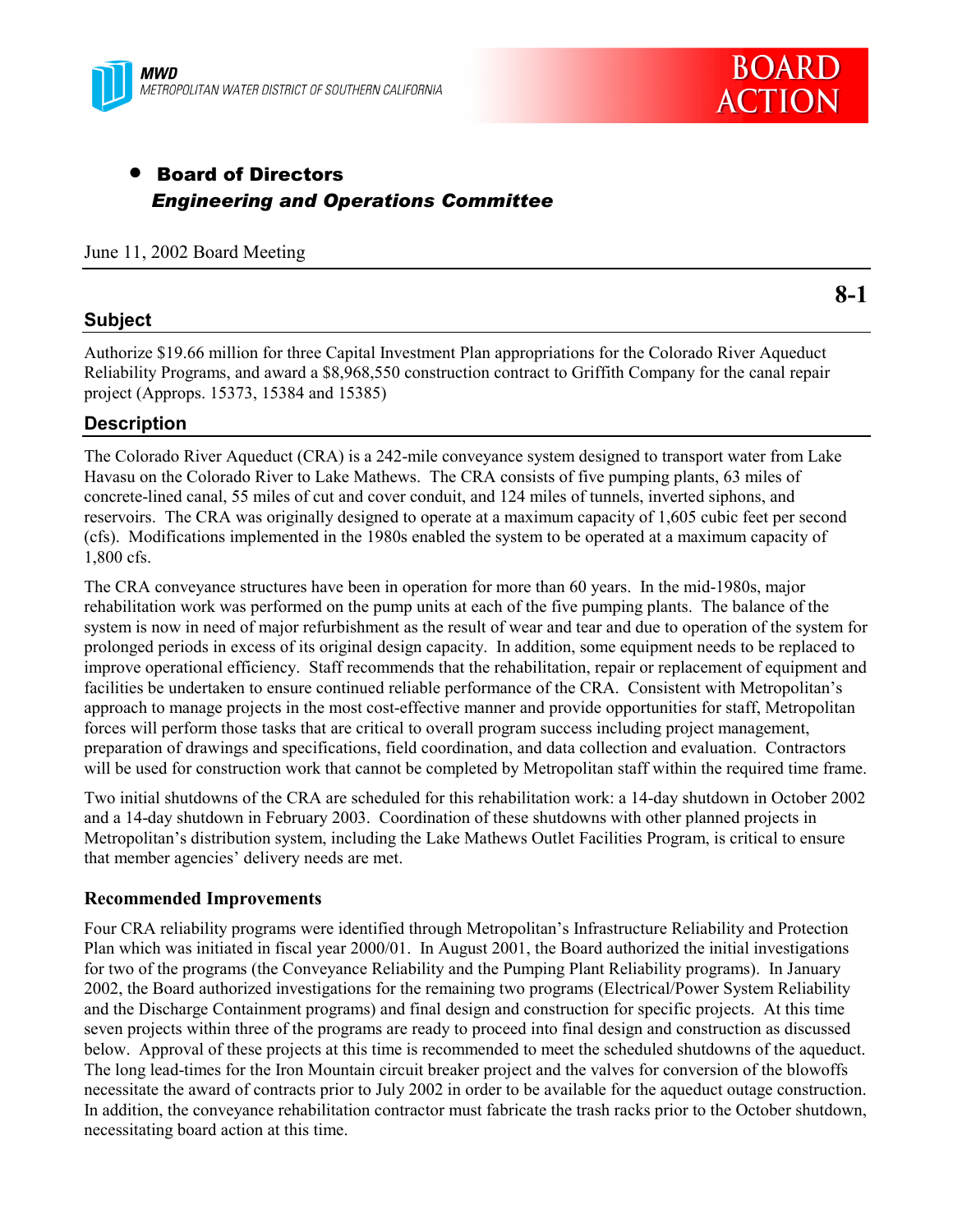#### *CRA Conveyance Reliability Program (Approp. 15373)*

- **CRA Conveyance Rehabilitation** − This is the first of potentially several major projects that will improve the reliability of the CRA canals, tunnels, siphons and reservoirs. This project was evaluated and recommended by the Capital Investment Plan (CIP) Evaluation Team. Approval of this board action will authorize the award of a unit price construction contract in the amount of \$8,968,550 to Griffith Company, the low bidder, to implement canal repairs, reservoir lining repairs, trash rack replacement and headgate repairs. This bid is partially based on unit prices for estimated quantities stated in the specifications. The \$8,968,550 bid price will be adjusted, as necessary, in accordance with actual quantities. The construction will occur primarily during the two planned shutdowns of the aqueduct beginning in October 2002 and February 2003. The on-going investigations will determine if additional rehabilitation projects are needed. Recommendations for resulting rehabilitation work will be included in the CIP planning process for future fiscal years.
- **CRA Pumping Wells Conversion** − The CRA has blowoffs for dewatering below-grade sections of the aqueduct (siphons). Several of these blowoff valves are non-functional and need to be replaced. Additionally, there is risk that the connecting piping may fail under seismic conditions. This project, which will convert 34 blowoffs to pump wells, can most economically be constructed during a complete shutdown of the aqueduct. To take advantage of the upcoming shutdowns and in light of the long lead-time for the procurement of valves, it is recommended that the project proceed at this time. This project is not included in the budget for FY 2001/02. If the Board approves this recommendation, the FY 2001/02 CIP expenditure plan will be adjusted as needed. It is recommended that the Board authorize funding of \$1.45 million for this project and delegate authority to the Chief Executive Officer (CEO) to award an equipment procurement contract not to exceed \$350,000. Metropolitan staff will perform the design and construction.

The CRA Conveyance Reliability Program estimate for FY 2001/02 is \$14.5 million. The current authorization request increases the appropriated funds to \$20.82 million. This increase is due to: (1) additional identified work in the conveyance rehabilitation project, and (2) inclusion of the pumping wells conversion project. Inspections conducted during final design of the conveyance rehabilitation project revealed a greater number of required canal repairs than were previously identified. The conveyance rehabilitation project scope was also expanded to provide more extensive repair of canal access covers, headgate repairs at Hinds and the removal of debris from siphons. If the Board approves this recommendation, the FY 2001/02 CIP expenditure plan will be adjusted.

#### *CRA Electrical/Power System Reliability Program (Approp. 15384)*

Four of the Electrical/Power System Reliability projects that have been identified during initial studies can most economically be constructed during a complete shutdown of the aqueduct. This program was evaluated and recommended by the Capital Investment Plan (CIP) Evaluation Team and the funds are included in the FY 2001/02 capital budget for the following projects:

- **Upgrade 230 kV Transformer Protection Relays at All Pumping Plants** − The protection relays for the 230kV transformers are aging. They require frequent maintenance which requires a temporary reduction in plant flows, and it has become increasingly difficult to find replacement parts. Thus replacement of this equipment with new equipment is needed. Metropolitan staff will perform the design and construction. It is recommended that the Board authorize \$620,000 for design and construction of this project.
- **230 kV Circuit Breaker Installation at Iron Mountain Pumping Plant** − Currently, the main electrical power feed for the Iron Mountain Pumping Plant has only manual disconnect switches in the Camino West Line. The disconnect switches are unable to automatically isolate the plant when faults occur on the Camino West Line, which affects plant reliability. To provide automatic isolation, it is recommended that a 230 kV circuit breaker be added. Metropolitan staff will perform the design and an outside contractor will perform the construction. It is recommended that the Board authorize \$1.65 million and delegate authority to the CEO to award a construction contract not to exceed \$1.2 million for this project.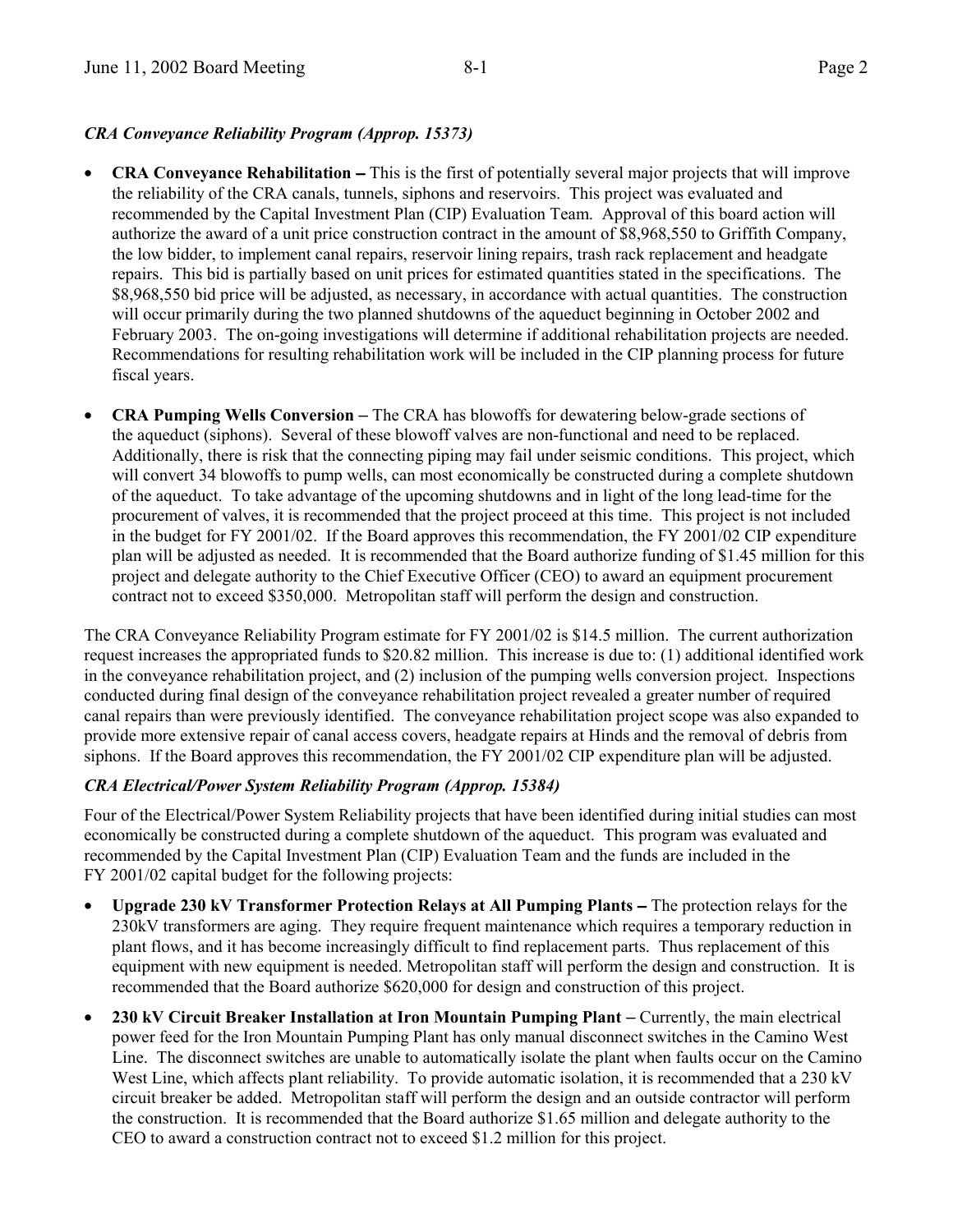- **Replacement of 6.9 kV Transformer Bushings at Gene Pumping Plant** − The 6.9 kV bushings on the 230/69/6.9 kV transformers at the Gene Pumping Plant have aged and need to be replaced to prevent damage to the transformers. Metropolitan staff will perform the design and installation of the new bushings. It is recommended that the Board authorize \$50,000 for design and construction of this project.
- **Lightning Arrester Replacement at All Pumping Plants** − Electrical tests indicate that degradation of 230 kV, 69 kV and 6.9 kV lightning arresters has occurred and that they require replacement. Metropolitan staff will perform the design and construction. It is recommended that the Board authorize \$450,000 for design and construction of this project.

### *CRA Discharge Containment Program (Approp. 15385)*

As the result of a Regional Water Quality Control Board inspection, Metropolitan is required to modify the equipment drain systems at Gene and Iron Mountain pumping plants. Metropolitan is precluded from using the equipment until the modifications have been implemented. This requires some equipment to be taken offsite for cleaning and makes onsite cleaning of other equipment more labor intensive. This project was originally scheduled to be implemented in FY 2002/03. However, to expedite the return of this equipment to service, it is recommended that the Board authorize this project to proceed at this time. If the Board approves this recommendation, the FY 2001/02 CIP expenditure plan will be adjusted as needed.Metropolitan staff will perform the design and construction. It is recommended that the Board authorize \$240,000 for design and construction of this project.

See **Attachment 1** for the Detailed Report, **Attachment 2** for the Abstract of the Bids, and **Attachment 3** for the Financial Statements.

### **Policy**

Metropolitan Water District Administrative Code § 5108: Capital Project Appropriation

# **California Environmental Quality Act (CEQA)**

CEQA determination for Staff Recommendation:

The proposed projects previously identified in the three Capital Investment Plan programs have been evaluated pursuant to CEQA and the State CEQA Guidelines. Some of the proposed projects were analyzed in the previously adopted Mitigated Negative Declaration for the CRA Conveyance Reliability Program, 2002 Shutdown Repairs (Metropolitan Report No. 1177), while others were deemed exempt from CEQA. The proposed projects have been grouped together by their similar CEQA determinations and discussed below.

#### *CRA Conveyance Reliability Program (Approp. 15373):* CRA Conveyance Rehabilitation and CRA Pumping Well Conversions.

To comply with the CEQA, Metropolitan as the Lead Agency prepared a Mitigated Negative Declaration (MND) on several activities that included these two proposed projects. The MND was distributed for a 30-day public review period that began on October 26, 2001. The Board later adopted the MND and the mitigation monitoring and reporting program on January 8, 2002. Hence, the previously adopted environmental documentation in conjunction with the two proposed projects fully complies with CEQA and the State CEQA Guidelines. As such, no further environmental documentation is necessary for the Board to act on with respect to these two proposed projects.

The CEQA determination is: Determine that the two proposed projects have been previously addressed in the 2002 adopted MND and that no further environmental analysis or documentation is required.

*CRA Electrical/Power System Reliability Program (Approp. 15384):* Upgrade 230 kV transformer protection relays at all pumping plants, 230 kV circuit breaker installation at Iron Mountain Pumping Plant, replacement of 6.9 kV transformer bushings at Gene pumping plant, and lightning arrester replacement at all pumping plants.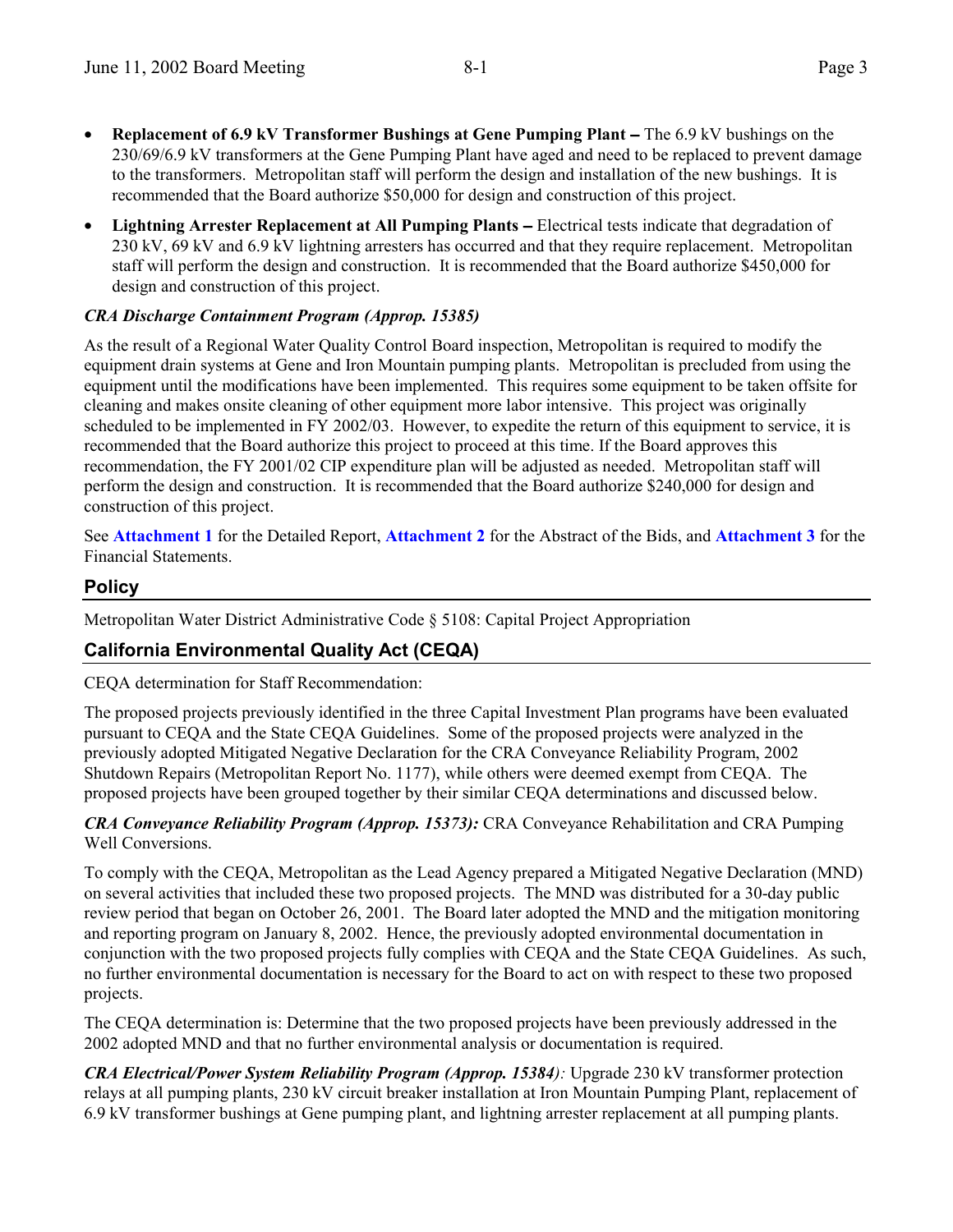*CRA Discharge Containment Program (Approp. 15385):* Modification of equipment drain systems at Gene and Iron Mountain pumping plants.

The five proposed projects within the two Capital Investment Plan programs are categorically exempt under the provisions of CEQA and the State CEQA Guidelines. The proposed activities involve the design, funding, and construction or modification of existing Metropolitan facilities associated with the CRA involving negligible or no expansion of use and no possibility of significantly impacting the physical environment. As such, the five proposed projects qualify under a Class 1 Categorical Exemption (Section 15301 of the State CEQA Guidelines).

The CEQA determination is: Determine that pursuant to CEQA, the five proposed projects qualify under a Categorical Exemption (Class 1, Section 15301 of the State CEQA Guidelines).

### **Staff Recommendation**

Adopt the CEQA determination for the projects described herein and

- a. Appropriate \$19.66 million in budgeted and non-budgeted funds;
- b. Award a construction contract in the amount of \$8,968,550 to Griffith Company for the CRA Conveyance Rehabilitation; and
- c. Delegate to the CEO the authority to award competitively bid contracts, not to exceed  $(1)$  \$1.2 million for the Iron Mountain circuit breaker construction contract, and (2) \$350,000 for the CRA Pumping Wells Conversion equipment procurement contract.

**Fiscal Impact:** \$19.66 million of budgeted and unbudgeted CIP funds under the following appropriations:

- Appropriation 15373 (CRA Conveyance): \$10.33 million budgeted
- Appropriation 15373 (CRA Conveyance): \$6.32 million unbudgeted
- Appropriation 15384 (CRA Electrical/Power): \$2.77 million budgeted
- Appropriation 15385 (CRA Discharge Containment): \$240,000 unbudgeted

4/25/2002 *Roy L. Wolfe Date*

*Manager, Corporate Resources*

5/20/2002

*Ronald R. Gastelum Chief Executive Officer*

*Date*

**Attachment 1 – Detailed Report**

**Attachment 2 – Abstract of the Bids**

**Attachment 3 – Financial Statement**

BLA #1563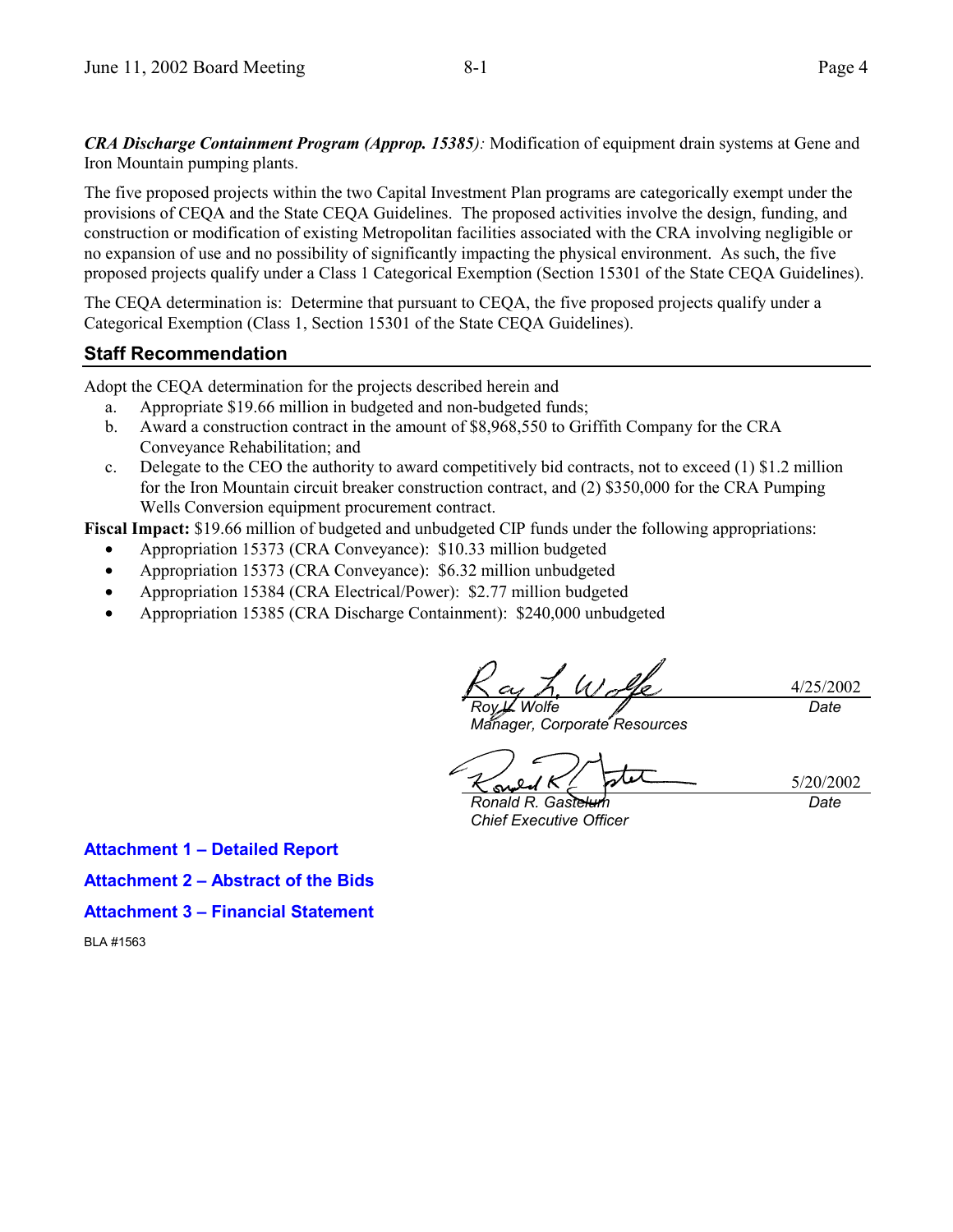### **Detailed Report**

#### *Purpose/Background*

The CRA conveyance structures have been in operation for more than 60 years. In the mid-1980s, staff performed major rehabilitation work on the pump units at each of the five pumping plants. The balance of the system is now in need of major refurbishment. In 2000, Metropolitan staff initiated the Infrastructure Reliability and Protection Plan (IRPP). The purpose of the IRPP is to evaluate Metropolitan's infrastructure (pumping plants, water treatment plants, conveyance systems, and all associated components) to ensure that Metropolitan can continue to supply reliable, high-quality drinking water to its entire service area. Staff formed a team to implement the IRPP for the CRA conveyance system. The system includes the CRA canals, tunnels, siphons, reservoirs, pumps, pump support systems, power and electrical systems, and containment and waste discharge systems. The projects are organized into four programs as described in the FY 2001/02 CIP: the CRA Conveyance Reliability Program, the CRA Pumping Plant Reliability Program, the CRA Electrical/Power System Reliability Program, and the CRA Discharge Containment Program.

In August 2001, the Board authorized the initial study and investigation for the Conveyance Reliability Program and the Pumping Plant Reliability Program. By January 2002, some of the initial studies had been completed and the Board authorized funds for final design and advertising of the Conveyance Reliability Program, Part 1, and for the repair and replacement of selected pumping plant equipment. Also in January 2002, the initial study and investigation for the Electrical/Power System Reliability and the Discharge Containment Programs, and Conveyance Reliability Program, Part 2, were authorized.

Several of the studies and projects previously authorized by the Board have progressed to the design and construction phase. The CRA Conveyance Rehabilitation, Part 1 project has been advertised and bids received. In this action, it is recommended that the Board authorize funds for final design, for District Force construction, and authorize award of construction and procurement contracts for the projects in three of the CRA Reliability Programs discussed below.

#### *Recommended Improvements*

- *(1) CRA Conveyance Reliability Program (Approp. 15373)*
- **CRA Conveyance Rehabilitation, Part 1 Project**

#### *Project Description*

The work for this project has been developed under Specifications 1445. The work scope includes:

Canal Lining Repairs and Associated Work Reservoir Lining Repairs Trash Rack Replacement at Eagle Mountain, Iron Mountain and Hinds pumping plants Head-Gate Structure Leaks and Gate Repairs at all pumping plants

#### *Bids Received*

Nine (9) bids were received and opened under Specifications No. 1445, as amended, for CRA Conveyance Rehabilitation, Part 1. The bids are shown on the attached Abstract of Bids (Attachment 2). The low bid from Griffith Company in the amount of \$8,968,550 complies with the requirements of the specifications, is \$920,338 below the next lowest bid, and is \$2,731,450 below the Engineer's Estimate.

Due to the difficulty in quantifying certain components of the work, the bidder is required to provide a unit price for performing these work components based on the estimated quantities in the specifications. The bids are based on unit prices for estimated quantities. The actual price paid for the work will vary depending on the quantities encountered during construction.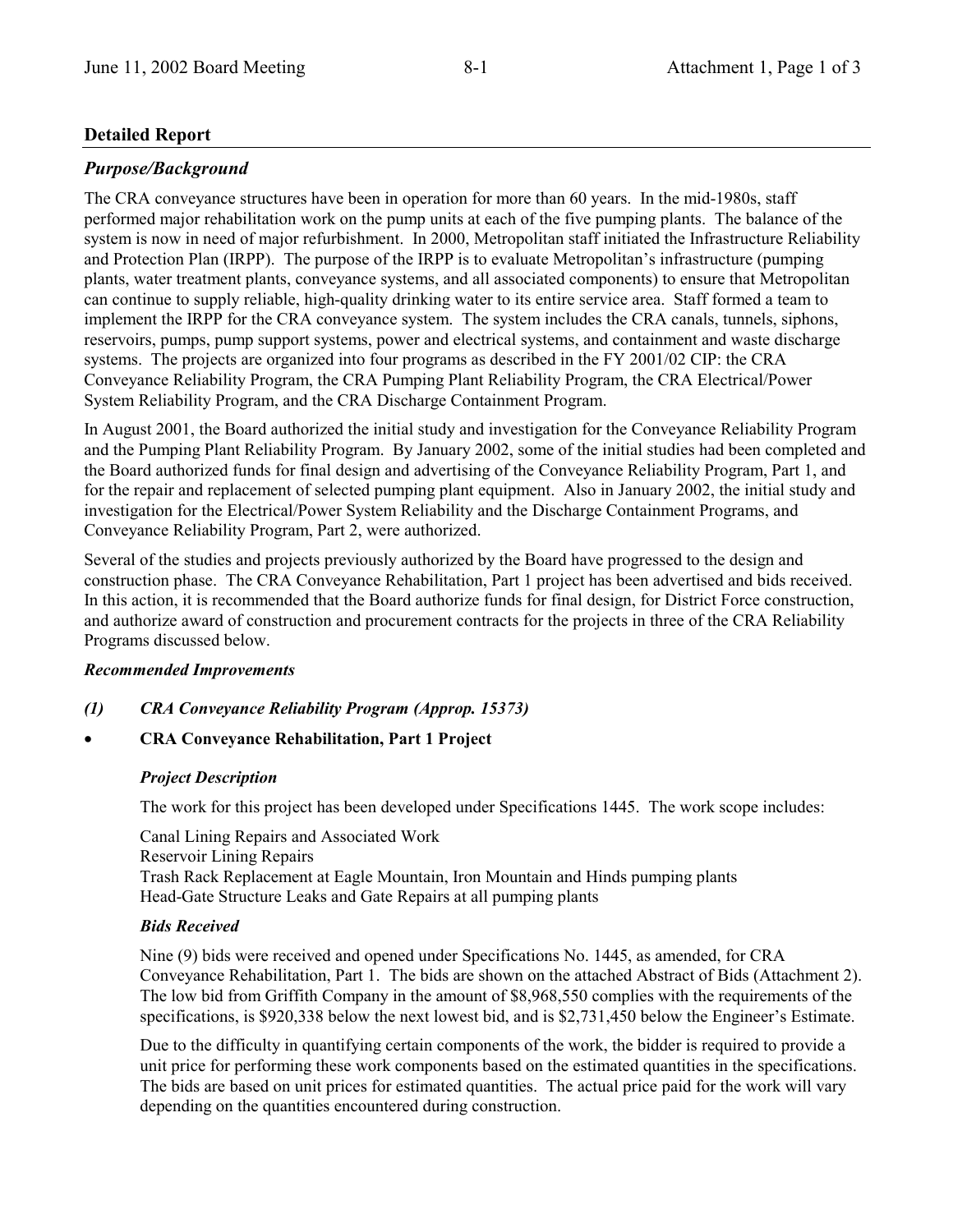#### *Business Outreach*

Specifications No. 1445 established a Small Business Enterprise (SBE) requirement of 20 percent. The Griffith Company has met the requirement by committing to a SBE participation of 24.5 percent of the project.

### • **CRA Pumping Well Conversions**

The Colorado River aqueduct has numerous blowoffs associated with below grade sections of the aqueduct (siphons). The blowoffs are comprised of valves and associated piping that are used to dewater the siphons for maintenance. Several of these blowoff assembly valves are not functional and/or there is risk of the connecting piping failing under seismic conditions. The failure of the assemblies could lead to an uncontrolled loss of water from the aqueduct, potentially requiring an extended shutdown of the aqueduct for repairs. The project will reconfigure the piping and replace valves to enable the facilities to be operated as pump wells for removing water from the siphons. This project can most economically be constructed during a complete shutdown of the aqueduct and thus it is recommended that the project proceed at this time.

### *(2) CRA Electrical/Power System Reliability Program (Approp. 15384)*

Four of the Electrical/Power System Reliability projects that have been identified to date can be constructed most economically with a complete shutdown of the aqueduct. It is recommended that the Board authorize these projects to proceed. The projects include:

#### • **Upgrade 230 kV Transformer Protection Relays at All Pumping Plants**

The protection relays for the 230kV transformers were provided at the time of the original installation of the transformers. The existing protection relays require frequent maintenance and it is becoming increasingly difficult to find replacement parts. In addition, testing of the existing relays is time consuming and requires the capacity of a pumping plant to be decreased temporarily to 4-pump capacity to perform the testing. It is recommended that the Board authorize the replacement of the protection relays with new equipment that will provide for rapid change-out, enhanced transformer monitoring capability, and self-checking features. The new equipment can be maintained without reducing the flow in the CRA.

#### • **230 kV Circuit Breaker Installation at Iron Mountain Pumping Plant**

Currently, the main electrical power feed for the Iron Mountain Pumping Plant has only manual disconnect switches in the Camino West Line. These switches are used to isolate the plant from the 230 kV power feed from Hoover Dam. These disconnect switches are presently unable to automatically isolate the plant when faults occur on the Camino West Line. Accordingly, there is a delay in returning the pumping plant to service when these faults occur. This leads to spilling of up to 300 acre-feet (AF) of water during transients and other switching operations. It is recommended that a 230 kV gas circuit breaker be added at Iron Mountain to allow automatic switching.

#### • **Replacement of 6.9 kV Transformer Bushings at Gene Pumping Plant**

The 6.9 kV bushings on the 230/69/6.9 kV transformers at the Gene Pumping Plant have aged and are leaking. In this condition, moisture can leak past the bushings and potentially damage the high cost transformers. It is recommended that the Board authorize the replacement of the bushings.

#### • **Lightning Arrester Replacement at all Pumping Plants**

Electrical tests indicate degradation of 230 kV, 69 kV, and 6.9 kV lightning arresters. Spare parts for the aging equipment are no longer available and thus the arresters must be replaced. Some of the arresters will be relocated to provide better equipment protection. It is recommended that the Board authorize the replacement of the lightning arresters.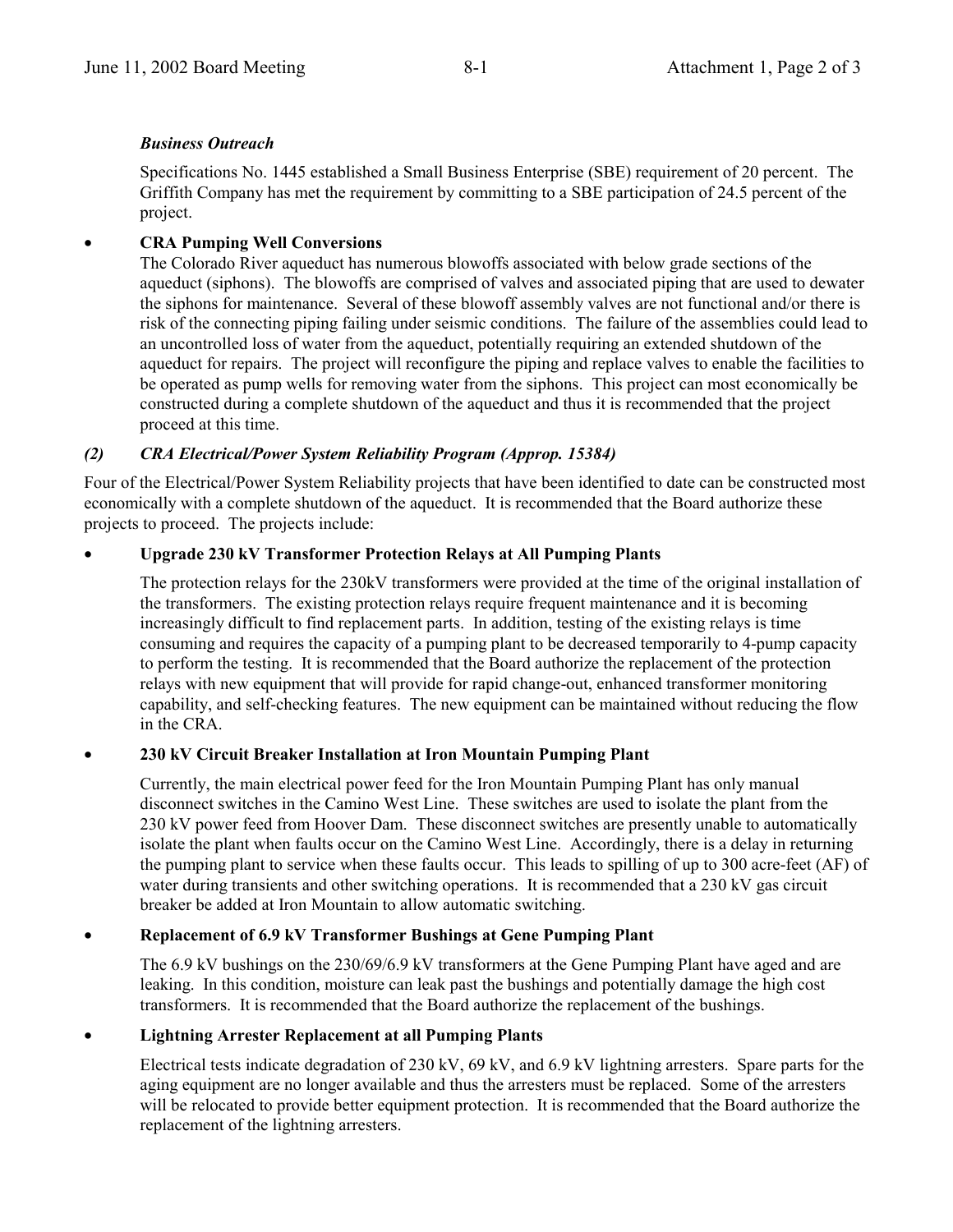#### *(3) CRA Discharge Containment Program (Approp. 15385)*

One of the CRA Discharge Containment Program projects is ready to go forward. The project involves the connection of equipment drain systems to leach fields. This project is mandated by the Regional Water Quality Control Board and involves modifications of the existing systems at Gene Pumping Plant and Iron Mountain Pumping Plant. At Gene plant, some of the equipment area drains are not connected to leach fields. Additional piping and pumping equipment will be required to direct the drains to an existing leach field. At Iron Mountain, the heavy equipment vehicle wash area is to be connected to the existing leach field. To comply with the Regional Board requirements, a concrete slab with an awning also needs to be constructed at Iron Mountain. Metropolitan is precluded from using the equipment until the modifications have been implemented. In lieu of having the drain systems available, some equipment is taken offsite for cleaning and spills in the equipment maintenance areas need to be locally contained and disposed offsite. This involves extra labor and expense.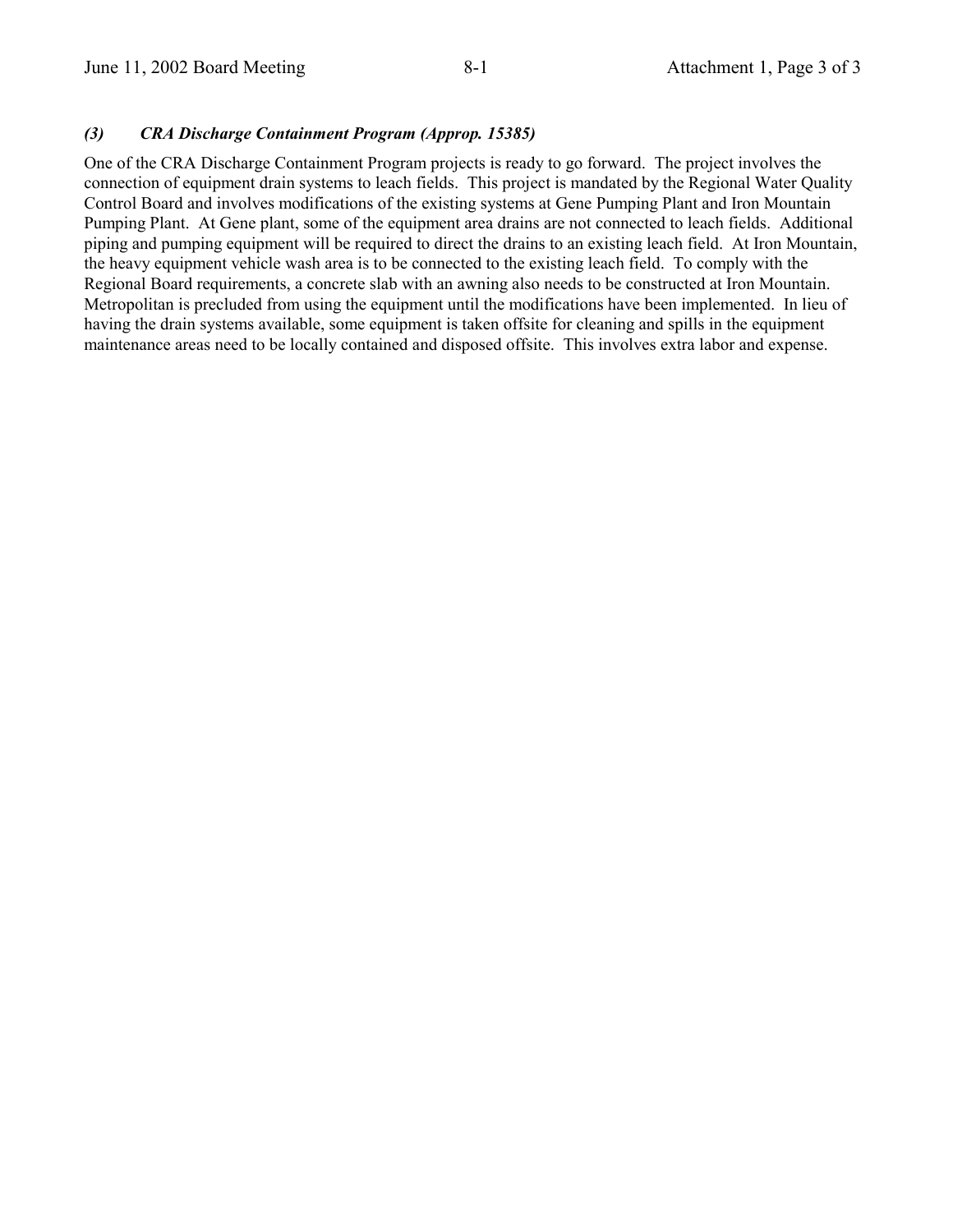# **ABSTRACT OF THE BIDS**

**Specifications No. 1445, (as Amended) Colorado River Aqueduct Conveyance Rehabilitation, Part 1 Bid Opening: March 26, 2002, at 2:00 p.m. Project # 103201 Engineer's Estimate: \$11,700,000 Small Business Enterprise Requirement: 20%**

|                |                                                                       |                                          |                |                                         | <b>Amount Over</b>                  | <b>Percent</b><br>Over<br><b>Next</b> |                                          |                  |
|----------------|-----------------------------------------------------------------------|------------------------------------------|----------------|-----------------------------------------|-------------------------------------|---------------------------------------|------------------------------------------|------------------|
| <b>RANK</b>    | <b>BIDDER &amp; LOCATION</b>                                          | <b>TOTAL ITEMS 1</b><br><b>THROUGH 2</b> | SBE %<br>(20%) | <b>SBE</b><br>MET?                      | <b>Next Lowest</b><br><b>Bidder</b> | Lowest<br><b>Bidder</b>               | <b>Percent Over</b><br><b>Low Bidder</b> |                  |
| 1              | Griffith Company<br>Santa Fe Springs, CA                              | \$<br>8,968,550.00                       | 24.50%         | Yes                                     |                                     |                                       |                                          |                  |
| $\overline{c}$ | Cone Engineering Contractors<br>San Ramon, CA                         | \$<br>9,888,888.00                       |                |                                         | \$<br>920,338                       | 10.26%                                | 10.26%                                   |                  |
| 3              | <b>Granite Construction Company</b><br>Indio, CA                      | \$<br>10,514,375.00                      |                |                                         | \$<br>625,487                       | 6.33%                                 | 17.24%                                   |                  |
| 4              | J. F. Shea Construction, Inc.<br>Walnut, CA                           | \$<br>10,666,341.00                      |                |                                         | \$<br>151,966                       | 1.45%                                 | 18.93%                                   |                  |
| 5              | Buso Constructors, Inc.<br>La Mirada, CA                              | \$<br>11,170,000.00                      |                |                                         | \$<br>503,659                       | 4.72%                                 | 24.55%                                   |                  |
| 6              | <b>American Civil Constructors</b><br>West Coast, Inc.<br>Benicia, CA | \$<br>13,990,000.00                      |                |                                         | \$2,820,000                         | 25.25%                                | 55.99%                                   |                  |
| $\overline{7}$ | Steve Bubalo Construction Co.<br>Monrovia, CA                         | \$<br>14,221,000.00                      |                |                                         | \$<br>231,000                       | 1.65%                                 | 58.57%                                   |                  |
| 8              | Steve P. Rados, Inc.<br>Santa Ana, CA                                 | \$<br>15,017,000.00                      |                |                                         | \$<br>796,000                       | 5.60%                                 | 67.44%                                   |                  |
| 9              | Kiewit Pacific Co.<br>Santa Fe Springs, CA                            | \$<br>15,715,930.00                      |                |                                         | \$<br>698.930                       | 4.65%                                 | 75.23%                                   |                  |
|                |                                                                       |                                          |                | <b>Average Bid</b><br><b>Median Bid</b> |                                     |                                       | 12,239,120<br>\$<br>11,170,000<br>\$     | 36.47%<br>24.55% |
|                |                                                                       |                                          |                |                                         | <b>Engineer's Estimate</b>          |                                       | \$11,700,000                             | 30.46%           |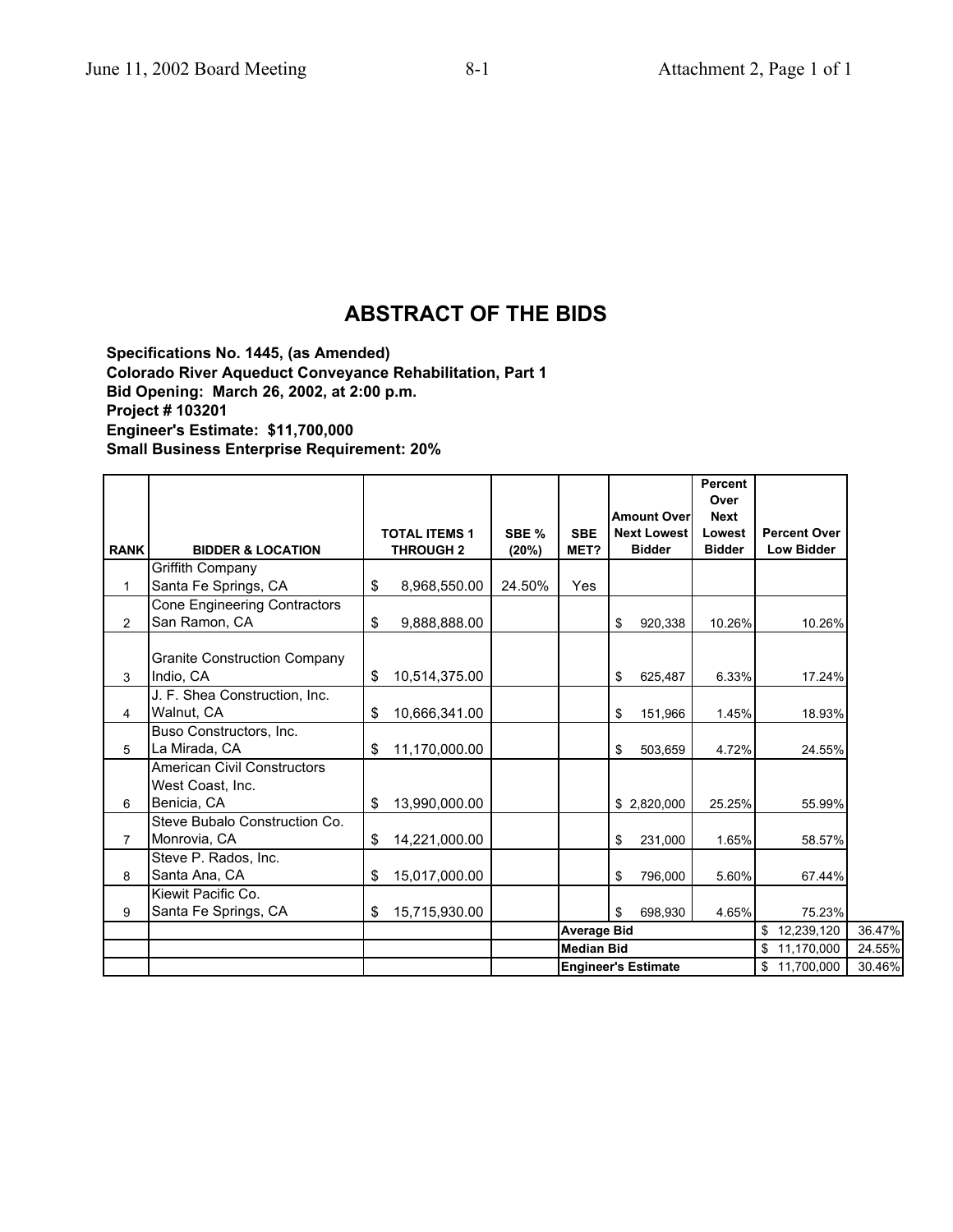# **Financial Statement for CRA Conveyance Reliability Program**

A breakdown of Board Action No. 3 for Appropriation No. 15373 for the CRA Conveyance Reliability Program described in this board action is as follows:

|                                                                                     | <b>Previous</b>                             | <b>Current</b>                             |                                                   |  |
|-------------------------------------------------------------------------------------|---------------------------------------------|--------------------------------------------|---------------------------------------------------|--|
|                                                                                     | <b>Board Action</b><br>No. 2<br>(Jan. 2002) | <b>Board Action</b><br>No.3<br>(June 2002) | <b>New Total</b><br>Appropriated<br><b>Amount</b> |  |
| Labor                                                                               |                                             |                                            |                                                   |  |
| Studies and Investigations                                                          | 1,225,000<br>S                              | \$<br>$\boldsymbol{0}$                     | \$<br>1,225,000                                   |  |
| Design and Specifications                                                           | 240,000                                     | 100,000                                    | 340,000                                           |  |
| <b>Owner Costs (Program</b><br>Management, Environmental<br>Docs., Bidding Process) | 1,145,000                                   | 490,000                                    | 1,635,000                                         |  |
| <b>Construction Management</b>                                                      |                                             | 2,450,000                                  | 2,450,000                                         |  |
| Metropolitan Force Installation<br>and Construction                                 |                                             | 870,000                                    | 870,000                                           |  |
| Materials and Supplies                                                              |                                             | 590,000                                    | 590,000                                           |  |
| Incidental Expenses                                                                 | 25,000                                      | 5,000                                      | 30,000                                            |  |
| Professional/Technical Services                                                     | 900,000                                     | $\theta$                                   | 900,000                                           |  |
| <b>Equipment Use</b>                                                                |                                             | 6,450                                      | 6,450                                             |  |
| Contracts                                                                           |                                             | 8,968,550                                  | 8,968,550                                         |  |
| <b>Remaining Budget</b>                                                             | 635,000                                     | 3,170,000                                  | 3,805,000                                         |  |
| <b>Total</b>                                                                        | 4,170,000<br>\$                             | 16,650,000<br>\$                           | \$20,820,000                                      |  |

# **Funding Request**

| <b>Program Name:</b>              | Colorado River Aqueduct Conveyance Reliability Program              |                                  |                              |  |
|-----------------------------------|---------------------------------------------------------------------|----------------------------------|------------------------------|--|
| <b>Source of Funds:</b>           | Construction Funds (General Obligation, Revenue Bonds, Pay-Go Fund) |                                  |                              |  |
| <b>Appropriation No.:</b>         | 15373                                                               | <b>Board Action No.:</b>         |                              |  |
| <b>Requested Amount:</b>          | \$16,650,000                                                        | <b>Capital Program No.:</b>      | 01204                        |  |
| <b>Total Appropriated Amount:</b> | \$20,820,000                                                        | <b>Capital Program Page No.:</b> | $E-18$                       |  |
| <b>Program Estimate:</b>          | 14,500,000*                                                         | <b>Program Goal:</b>             | I-Infrastructure Reliability |  |

\* Amount shown in FY01/02 CIP Appendix. The Total Program Estimate for FY02/03 is increased to \$22,700,000, which reflects added projects and bids received.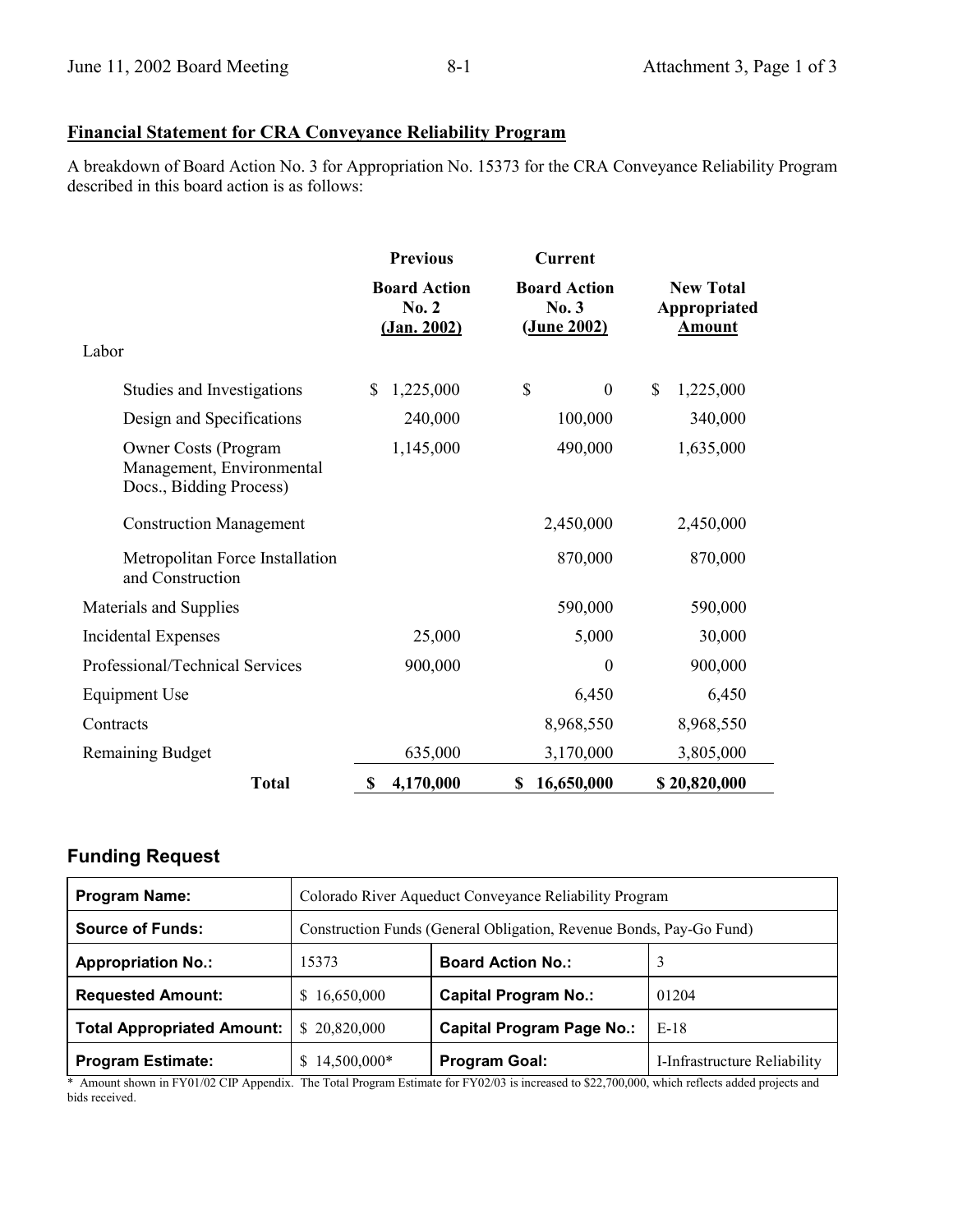# **Financial Statement for CRA Electrical/Power System Reliability Program**

A breakdown of Board Action No. 2 for Appropriation No. 15384 for the CRA Electrical/Power System Reliability Program described in this board action is as follows:

|                                                                                                             | <b>Previous</b>                                    | <b>Current</b>                              |                                                   |  |
|-------------------------------------------------------------------------------------------------------------|----------------------------------------------------|---------------------------------------------|---------------------------------------------------|--|
|                                                                                                             | <b>Board Action</b><br>No. 1<br><u>(Jan. 2002)</u> | <b>Board Action</b><br>No. 2<br>(June 2002) | <b>New Total</b><br>Appropriated<br><b>Amount</b> |  |
| Labor                                                                                                       |                                                    |                                             |                                                   |  |
| Studies and Investigations                                                                                  | \$<br>185,000                                      | \$<br>$\mathbf{0}$                          | \$<br>185,000                                     |  |
| Design and Specifications                                                                                   | $\boldsymbol{0}$                                   | 280,000                                     | 280,000                                           |  |
| Owner Costs (Program<br>Management, Environmental<br>Docs., Control System<br>Integration, Bidding Process) | 150,000                                            | 67,000                                      | 217,000                                           |  |
| <b>Construction Management</b>                                                                              | $\boldsymbol{0}$                                   | 195,000                                     | 195,000                                           |  |
| Metropolitan Force Installation<br>and Construction                                                         | $\boldsymbol{0}$                                   | 410,000                                     | 410,000                                           |  |
| Materials and Supplies                                                                                      | $\theta$                                           | 410,000                                     | 410,000                                           |  |
| <b>Incidental Expenses</b>                                                                                  | 25,000                                             | 35,000                                      | 60,000                                            |  |
| Equipment Use                                                                                               | $\boldsymbol{0}$                                   | 3,000                                       | 3,000                                             |  |
| Contracts                                                                                                   | $\overline{0}$                                     | 1,000,000                                   | 1,000,000                                         |  |
| <b>Remaining Budget</b>                                                                                     | 50,000                                             | 370,000                                     | 420,000                                           |  |
| <b>Total</b>                                                                                                | \$<br>410,000                                      | 2,770,000<br>\$                             | 3,180,000<br>\$                                   |  |

# **Funding Request**

| <b>Program Name:</b>              | Colorado River Aqueduct Electrical/Power System Reliability Program |                                  |                              |  |
|-----------------------------------|---------------------------------------------------------------------|----------------------------------|------------------------------|--|
| <b>Source of Funds:</b>           | Construction Funds (General Obligation, Revenue Bonds, Pay-Go Fund) |                                  |                              |  |
| <b>Appropriation No.:</b>         | 15384                                                               | <b>Board Action No.:</b>         |                              |  |
| <b>Requested Amount:</b>          | \$2,770,000                                                         | <b>Capital Program No.:</b>      | 01207                        |  |
| <b>Total Appropriated Amount:</b> | \$3,180,000                                                         | <b>Capital Program Page No.:</b> | $E-19$                       |  |
| <b>Program Estimate:</b>          | 7,800,000*                                                          | <b>Program Goal:</b>             | I-Infrastructure Reliability |  |

\* Amount shown in FY01/02 CIP Appendix.